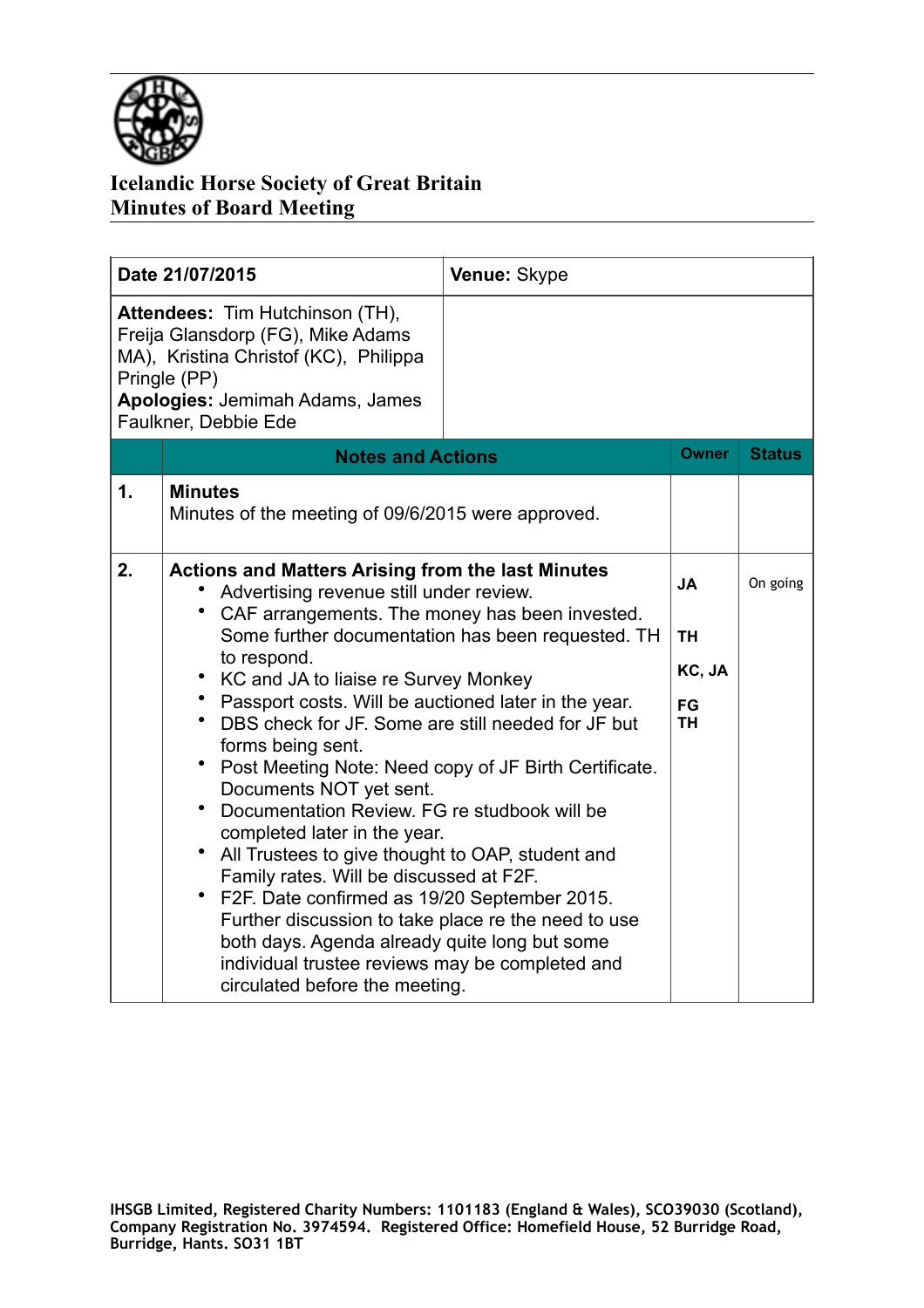

## **Icelandic Horse Society of Great Britain Minutes of Board Meeting**

| 3. | <b>Trustee Updates.</b><br>MA-Sport. Has been a very busy time. Team selection<br>made. JF now taking his 4 gaited horse.<br>Marina will be the Team Leader in Denmark. Maikke will be<br>Team Coach. Kirsty will be responsible for Team<br>management and Admin.<br>Invoices will be sent to IHSGB but MA will 'front' the money<br>initially. Will then be sorted out between MA, DE.<br>No time now to focus on other sport matters until the WCs<br>are over.                                                                                                                                                                                                                                                                                                        | <b>MA</b> |  |
|----|---------------------------------------------------------------------------------------------------------------------------------------------------------------------------------------------------------------------------------------------------------------------------------------------------------------------------------------------------------------------------------------------------------------------------------------------------------------------------------------------------------------------------------------------------------------------------------------------------------------------------------------------------------------------------------------------------------------------------------------------------------------------------|-----------|--|
|    | FG – Studbook and Breeding. Team are still hoping to<br>organise young horse assessment and Gaedingakeppni<br>later in 2015.<br>Studbook. FG moving house and studbook address will be<br>changed within the next month.<br>Outstanding invoices from 2104 and 2015 for World Fengur<br>annual fee. Fee is calculated on the number of members<br>per country and number of foals registered during the year.<br>FG to email DE with bills for payment.<br><b>KC</b> Nothing to report                                                                                                                                                                                                                                                                                    | FG        |  |
|    | ΤH<br>AGM date has been set for November 14th. DE has<br>contacted Somerset Horse Welfare as a possible<br>venue.<br>Probably too little time now to arrange a Meet The<br>Trustees event. To be discussed for next year.<br>Calling Notice for AGM need to be sent out by end of<br>September. Annual reports are needed first and<br>should be submitted by Trustees by mid-August.<br>Elections. JF will need to stand for election as a Co-<br>opted trustee. A third of the Trustees are needed to<br>stand for re-election each year. FG standing down as<br>Breeding Leader, (FG approaching one or two people<br>to ask them if they are interested in taking on the<br>role). One other trustee needs to stand down to meet<br>the requirements of our Articles. |           |  |